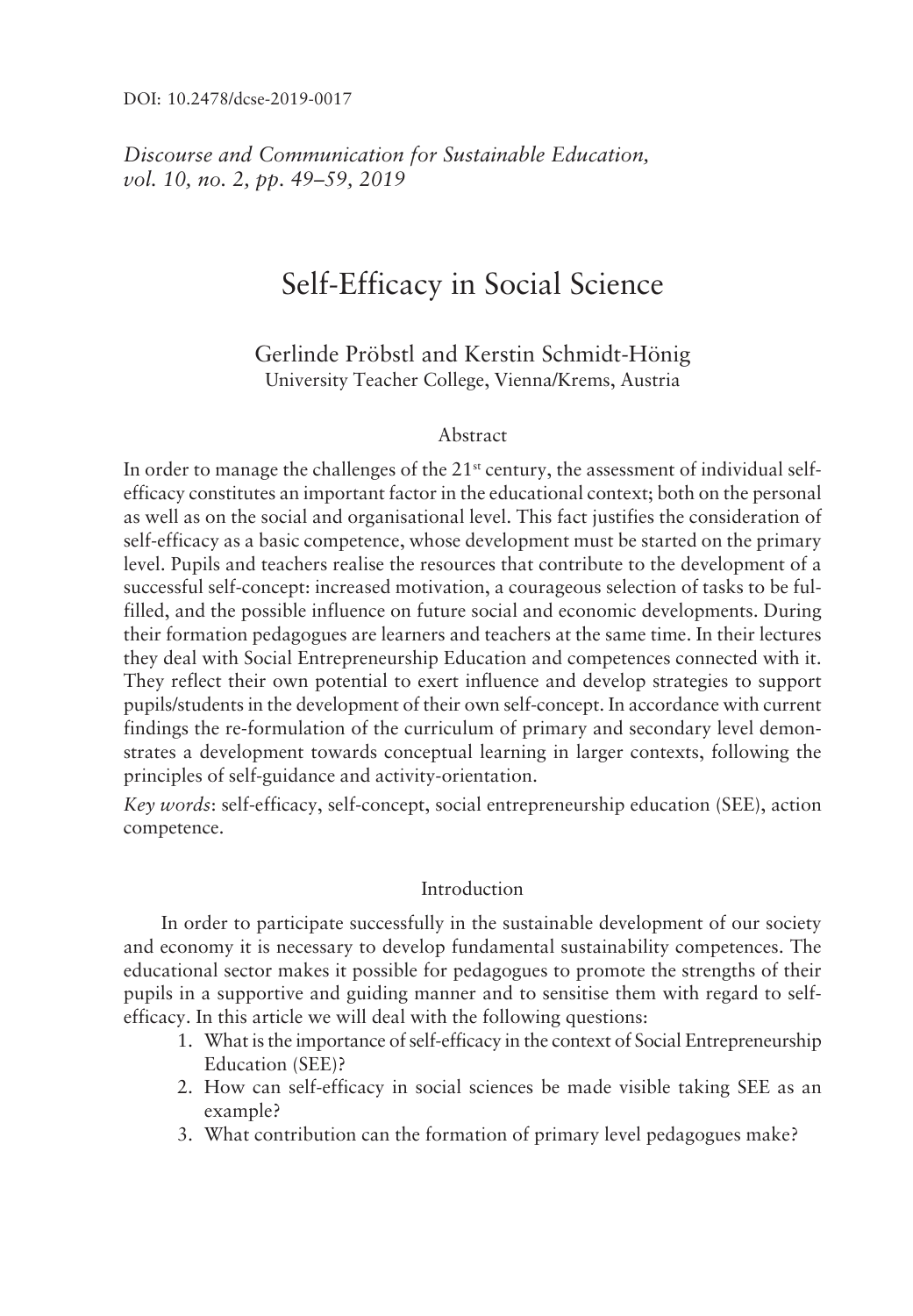## **The Concept of Self-Efficacy as Basis of the Development of Social Entrepreneurship Competences**

The term **self-efficacy,** found in English research literature, has been translated in various ways in relevant German literature. In particular, practitioners in the field of psychology and school have made use of it with different focuses. What seems most relevant in the context of Social Entrepreneurship Education (SEE) are the research findings concerning the Social Cognitive Theory of Albert Bandura from 1977 (Bandura, 1995) and later investigations, e.g. those by Carina Fuchs (2005).

**Entrepreneurship Education** in its wider sense comprises all the educational measures which are required to accumulate specialized knowledge, to develop certain values and attitudes for an independent, responsible lifestyle as well as capabilities and skills which are necessary for a successful participation in the economic processes (BMBWF, 2019). The educational focus lies with individuals who, by their way of thinking, their activities and social decisions, become efficient *themselves* in the social and economic context. This justifies a brief outline of the theory of self-efficacy.

In his Social Cognitive Theory, Albert Bandura focuses on the inner process of personal assessment of one's own capabilities concerning the completion of the tasks in hand. The resulting methods applied in practice yielded success in the treatment of fears, depressions and addictions. With the help of insights in self-efficacy, successes on the individual and group level could be verified in professional and sporting activities. *"Perceived self-efficacy refers to beliefs in oneís capabilities to organize and execute the courses of action required to manage prospective situationsî* (Bandura, 1995, p. 2). On account of investigations at different levels (individual, social, organizational levels), Albert Banduraís concept seems to be especially apt for the educational sector, since it comprises these three levels. In the school context this means that pupils and teachers become efficient as individuals but also collectively as part of the school community. It has to be noted, however, that comprehensive empirical investigations concerning the formation and influence of collective self-efficacy of teachers remains to be carried out. Equally, there is only a small sample of statements concerning the self-efficacy of head teachers / directors. According to Banduraís research (1995 and 1977), there are five relevant sources to assess individual self-efficacy:

- ó mastery experience,
- ó vicarious experience,
- ó social persuasion,
- physiological and emotional states,
- $\bullet$  integration of efficacy information.

Subsequently, the information obtained in this way undergoes an individual, cognitive procedure of assessment and processing. What follows is the assessment of one's own capabilities and resources to tackle a certain challenge and, following your own decision, instigate a certain effect. We distinguish between persons with high and low self-efficacy.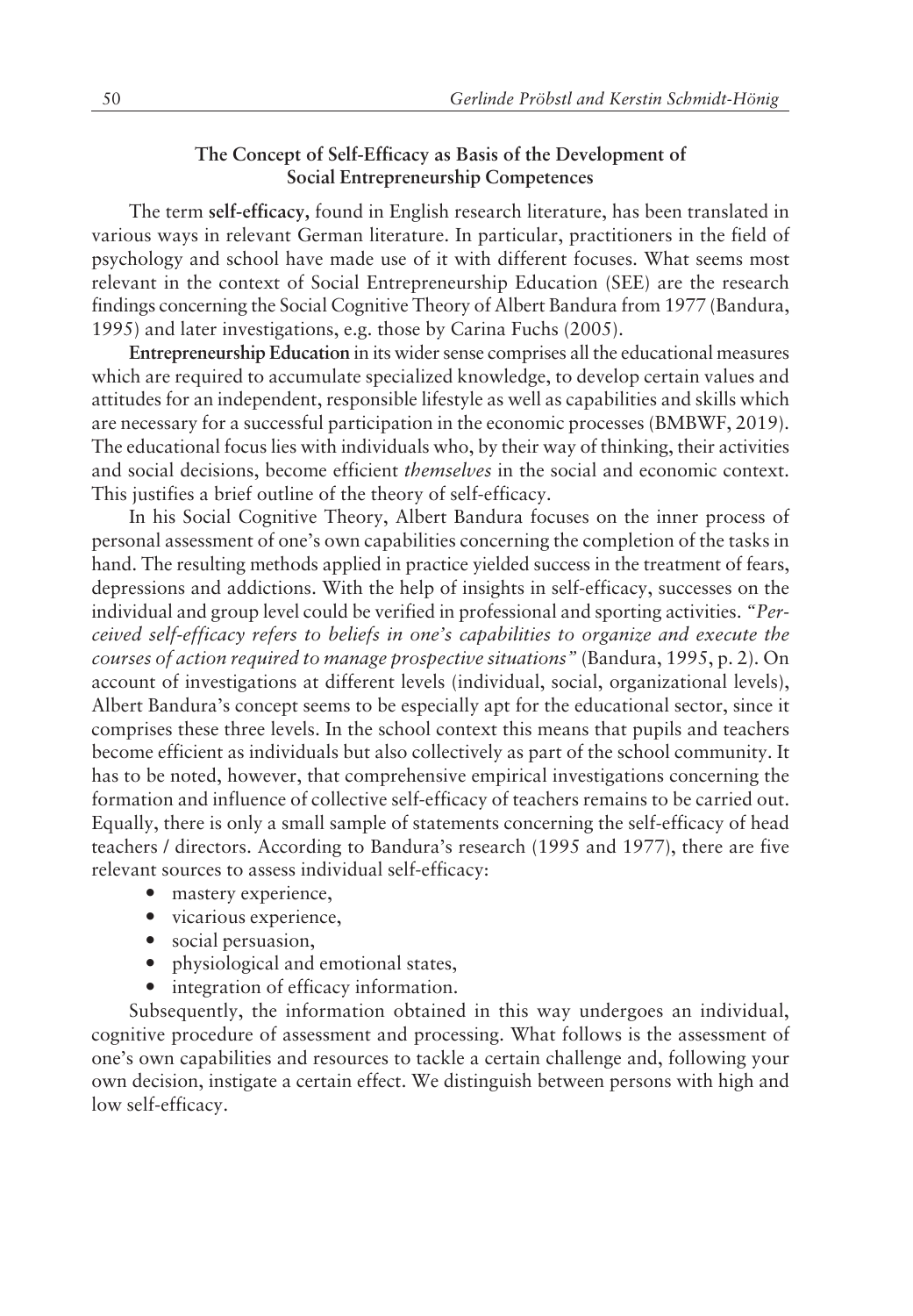|  | Self-efficacy<br>the conviction that one can master certain situations,<br>can effect something and control one's life |                                                              |
|--|------------------------------------------------------------------------------------------------------------------------|--------------------------------------------------------------|
|  |                                                                                                                        |                                                              |
|  | <b>High self-efficacy</b>                                                                                              | Low self-efficacy                                            |
|  | increased efforts, great stamina,<br>accomplishment of the situation probable                                          | reduced efforts and stamina,<br>probable situational failure |

*Figure 1*. Manifestation of self-efficacy (according to Hobmair, 2012, p. 180)

The individual degree of self-efficacy has an effect on the exploitation of the individual's resources, the motivation and the willingness to act. With high self-efficacy it is positive, with a low one negative. Positive or negative assessments of one's self-efficacy have an effect on future tasks as well. Thus, individuals with high self-efficacy demonstrate a higher willingness to accept challenging situations and to handle them with higher commitment and great responsibility (Fuchs, 2005, p. 45); with reference to Locke & Latham, 1990). Self-efficient actors continually adapt their aims in accordance with their positive comparison between performance and task and enhance their personal satisfaction, which again results in an improved assessment of self-efficacy. According to a study by Schwarzer & Jerusalem (2002), highly self-efficient individuals came out as highly stressresistant in onerous tasks. ì*They maintained a mental state of challenge and interpreted their failures as caused by external factors*î (Schwarzer & Jerusalem, 2002, p. 38).

Albert Bandura describes self-efficacy by means of three dimensions: magnitude, strength and generality (Bandura, 1977). In this way the varying degrees of self-efficacy in managing given tasks can be recorded as exactly as possible and can be compared to earlier data of the same individual or other test subjects. Fuchs (2005) deals with the concept of self-efficacy in its everyday usage and describes it as the capability of a person to "be active out of one's own drive and thus effect something". This underlines the individual's capability and willingness to act in a specific situation. In times of **social change, economic challenges and important ecologic alterations, the individual's ability** to act seems to be especially meaningful. As investigated by Bandura (1977) there is a close relation between the difficulty of a challenge and the strength of self-efficacy. *ìThe magnitude of self-efficacy influences the state of mind, the motivation and performance of an individual and determines to a high degree, which behavior is chosen by individuals and how they react to their environment*" (Breker, 2015).

Investigations into the connection between magnitude of self-efficacy and state of mind, especially fear and stress, have made clear that growing general self-efficacy can reduce situational fear and stress. Consequently, individuals who dispose of high awareness of their self-efficacy act more courageously and try to modify the situation towards the positive.

Their high self-efficacy supports these individuals in their solution process, which results in better cognitive performance and higher personal satisfaction.

Schools are excellent places where pupils and teachers are continuously confronted with situations of different content and levels of difficulty. This makes it possible for learners again and again to re-evaluate and further develop their self-concept and trust into their own efficacy.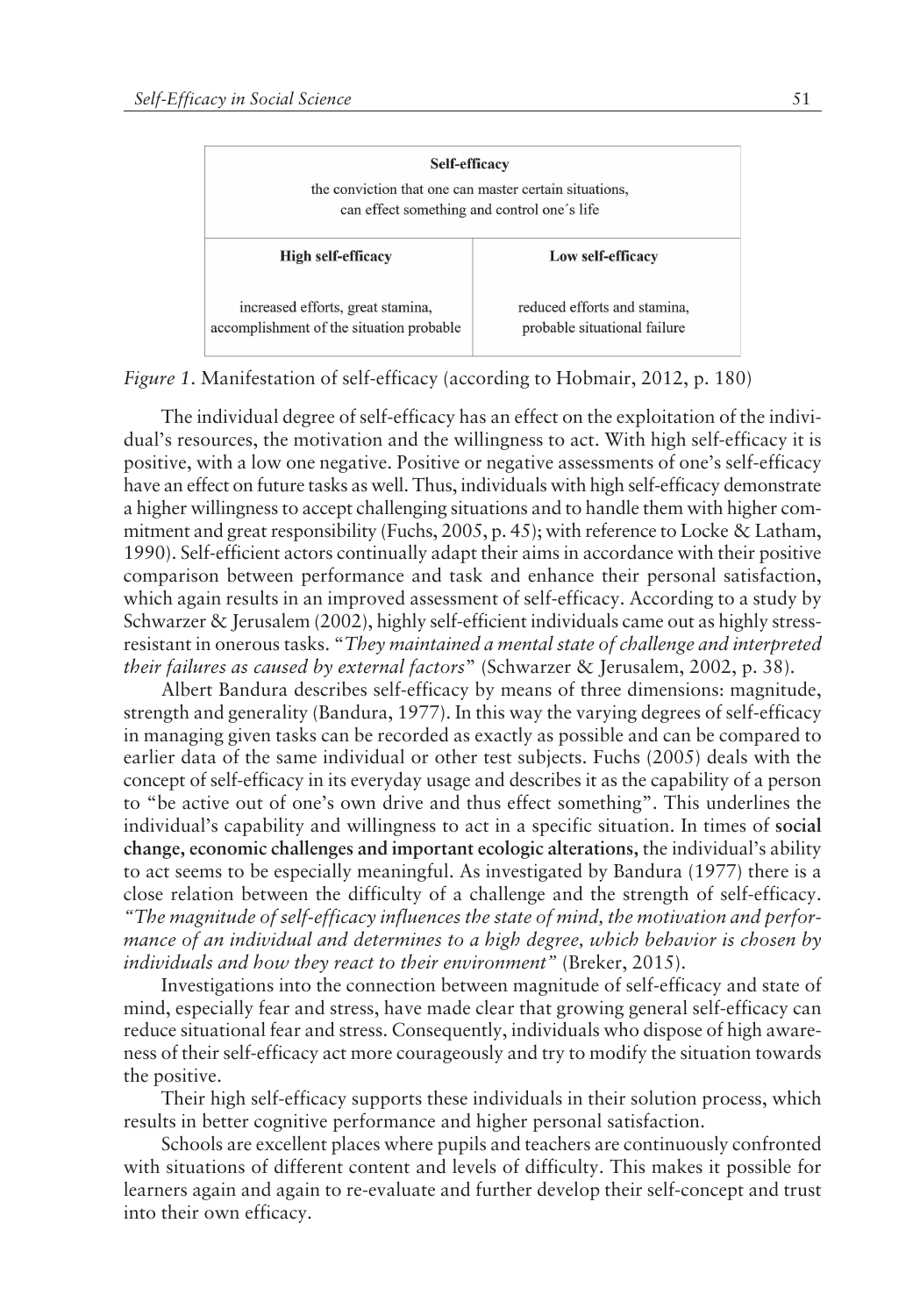

*Figure 2.* Distinction between efficacy expectation and outcome expectation (according to Bandura, 1977, p. 193)

The traditional concept of a learning process is based on a simple input-output control model with external checks. The current model, however, characterizes it by systemic-constructivist self-organization and accompanying situational intervention. This explains the intensified focus on the inner process of personal assessment of one's abilities concerning a given task and its possible fulfillment. Studies by Köller (2004) with reference to Schwarzer (1992), Ajzen and Madden (1986) distinguish clearly between selfefficient behavior and outcome expectations.

Thus, self-efficacy is solely connected with the assessment of how probable the successful completion of a certain task is. Köller (2004) interprets Bandura's *efficacy expectations* as a "combination of causality and efficacy convictions". The confidence that children display is closely connected with their self-concept that was developed in various places during their childhood. It is obvious that  $-\text{ apart}$  from school  $-\text{ the parental}$ home and / or the family are among the most important places where one's self-concept is developed. During its development the child's self-concepts starts out with a general notion and is differentiated later in thematic sub-areas, e.g. a performance-oriented, a social, and a physical self-concept (Drechsel & Prenzel, 2009).

At the age of six to ten years, this differentiation reaches a stage where children can realize strengths and weaknesses; however, the assessment depends notably on the situational context. After the eleventh year, the assessment of one's own self-efficacy gains importance; the reason for that lies in personal experiences and purposeful motivation. In the course of this and the following development stages, continuous negative experiences can reduce the awareness of one's individual self-efficacy (Prenzel, 2000). Positive confirmation, on the other hand, increases the motivation and the readiness to accept challenges.

The ability to create ideas, to plan their implementation, the willingness to realise these plans alone or in company is among the key competences that were elaborated by the European Commission in 2005. This so-called entrepreneurship-competence shows the aim to raise consensus among all stakeholders and to establish a bridge between the worlds of education and work. (Bacigalupo et al., 2016) This key competence also comprises the awareness of ethical values and the promotion of responsible corporate governance.

#### **The Importance of Self-Efficacy in the Area of Social Sciences at Primary Level**

The  $21<sup>st</sup>$  century confronts humankind with numerous challenges: social ones (climate change, financial security), economic ones (innovation, globalization), technical ones (technologization, digitalization) and personal ones (workplace, happiness, and satisfac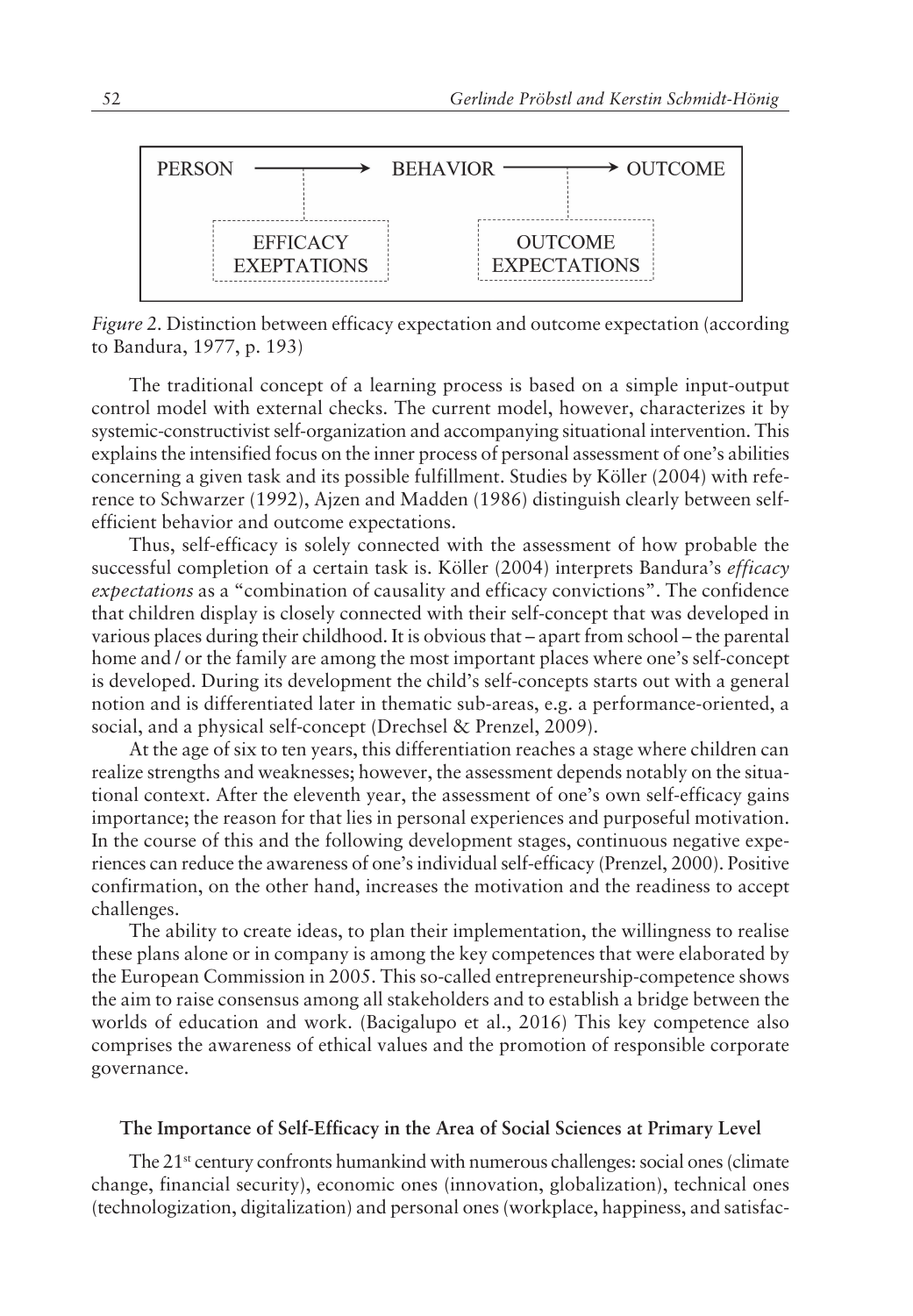tion). Therefore, education for the  $21<sup>st</sup>$  century comprises four important dimensions: knowledge, skills, character, and metacognition. These must be taken into account in the formation of future generations; what's more, not separately but closely interlinked.

*ìThe Center for Curriculum Redesign addresses the fundamental question of ëWhat should students learn for the 21st century?í and openly propagates its recommendations* and frameworks on a worldwide basis" (Fadel, 2015).

With its frameworks (Fig. 3) the Center for Curriculum Design aims at preparing a basis for future curricula. This endeavor is in agreement with current curriculum development for the teaching of Social Science (*"Sachunterricht"*) in Austria and Switzerland. In Germany the framework for Social Science, elaborated by the Society for Didactics of Social Science (GDSU, 2013) forms the basis for the current curriculum development of the several regions in Germany. What takes place in Austria these days is a redesign of curricula of all subjects on the levels primary and secondary I, aiming at an uninterrupted competence orientation and connectivity.



*Figure 3.* The CCR – Framework for 21<sup>st</sup> Century Education (Center for Curriculum Redesign, 2017)

The Austrian curriculum for Social Science contains social, historical, political, geographical, and ecological fields of study, which are being treated under many perspectives taking into account possible links to other subjects. The current redesign of the Social Science curriculum considers four fields of competences, which are in accordance with the dimensions of education for the 21<sup>st</sup> century. Not only is the acquisition of knowledge in the center, but also the development of the child's personality.

**Subject competence** (Fachkompetenz) comprises basic notions, contexts, insights of subject-related areas of application and topics, guided by central professional concepts, aiming at assessing acquired knowledge for transfer to new issues and problem areas.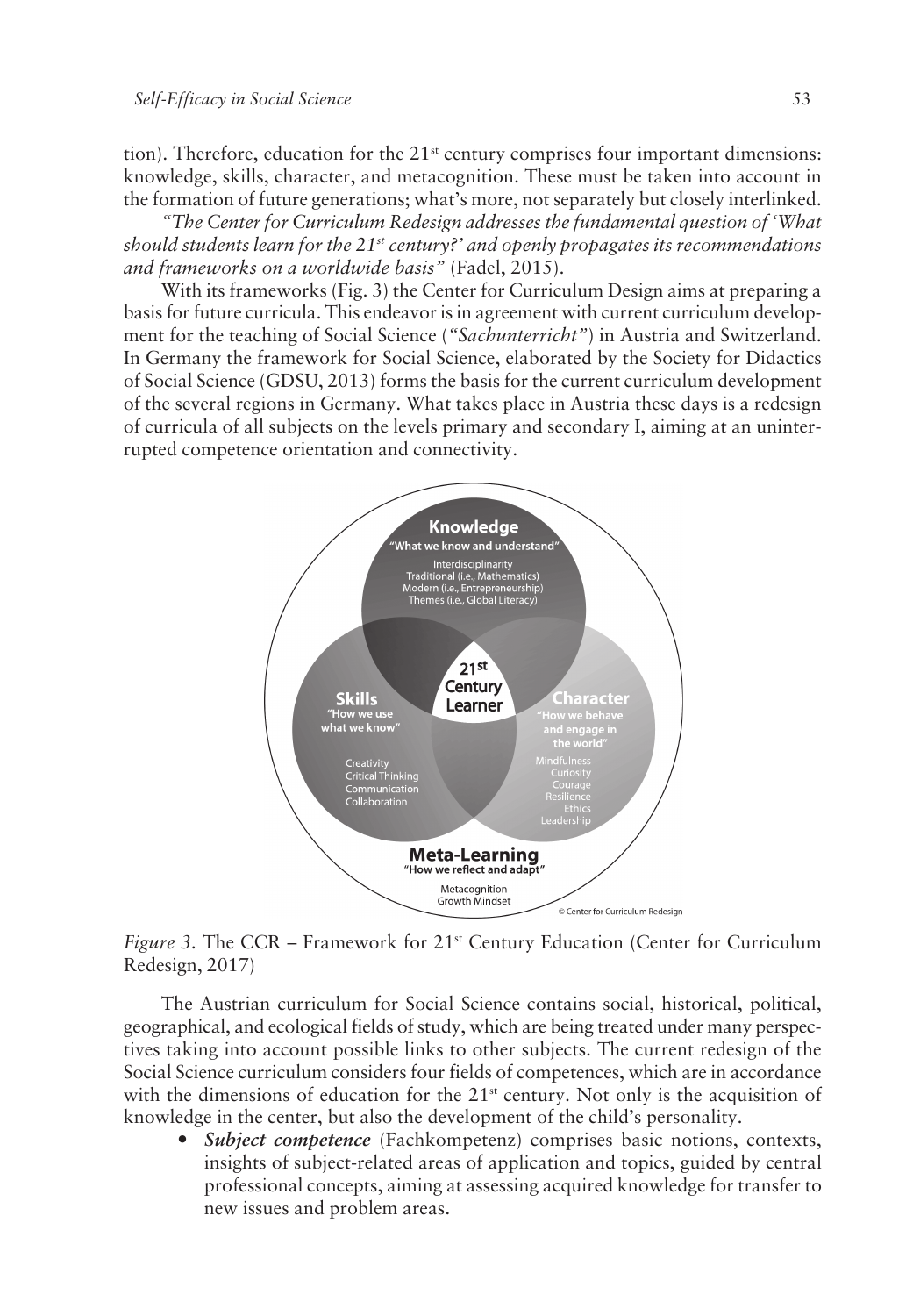- ó *Personal competence* (Personale Kompetenz) comprises on the one hand the self-competence to realize one's strengths and weaknesses, to learn to assess one's performance, to experience interest, to build self-confidence, to accept responsibility for oneself and the environment. On the other hand, it comprises social competences which concern the co-existence and co-working in the learners' group and social environment; e.g. cooperation, communication, entrepreneurship.
- ó *Deductive competence* (Erschlieflungskompetenz) comprises subject-specific methods and ways of working as well as self-reflective analysis of forms and processes of learning.
- ó *Action competence* (Handlungskompetenz) links all areas of competences. Pupils accept responsibilities actively and realize that every action is preceded by some sort of assessment or judgment. By making and justifying judgements, varying perspectives are taken into account; different arguments are being tested, accepted, or discarded. As a consequence, pupils continue developing their system of values and their capability to take over perspectives and empathy (Nowy-Rummel, Radler, & Schmidt-Hönig, 2019).

According to Conrad and Kalcsics (2018, p. 37), the pupils are to take decisions themselves, act independently in the social context, and reflect their acting. They are to actively participate in the design of their living environment and be able to accept responsibilities for themselves and their community. Giesinger (2017) claims the existence of an up-to-date autonomy, which is necessary to make children into social actors. Pedagogues can foster pupils' experiences of autonomy by

- "intensively dedicating themselves to the (individual) learners and encouraging them,
- ó providing differentiated learning opportunities and offering space for selfregulated problem-solving,
- ó structuring contents and communication processes and stimulate the persecution of one's own ideas,
- ó offering support and demonstrate empathy and takeover of perspectives,
- encouraging the acceptance of one's own responsibility for progress in learning granting opportunities and sufficient time for independent considerations and work,
- behaving in a less monitoring way, refrain from offering solutions and appreciate performance appropriately" (Köhnlein, 2012, p. 271).

At primary level, Social Science is considered a carrier subject in the education for sustainable development (Stoltenberg, 2013). With its singular structure and didactics it offers a broad basis for action-oriented, character-forming learning by means of projects. This includes learning spaces, activities, and events off the premises. Thus self-efficacy is fostered by a high degree of student activity, competence-orientated learning environments, and individualization; but in the first place by an atmosphere of learning free of stress and fear, that is characterized by appreciation, a positive relationship between pupil and teacher and a constructive culture of feedback (Breker, 2015).

According to Köhnlein it is "the experience of inclusion and encouraging feedback" that is of vital importance for the development of one's self-concept. He links these with successful learning in accordance with Bandura and demands as prerequisite learning, environments that are "constructive-genetic" (Köhnlein, 2012, p. 89).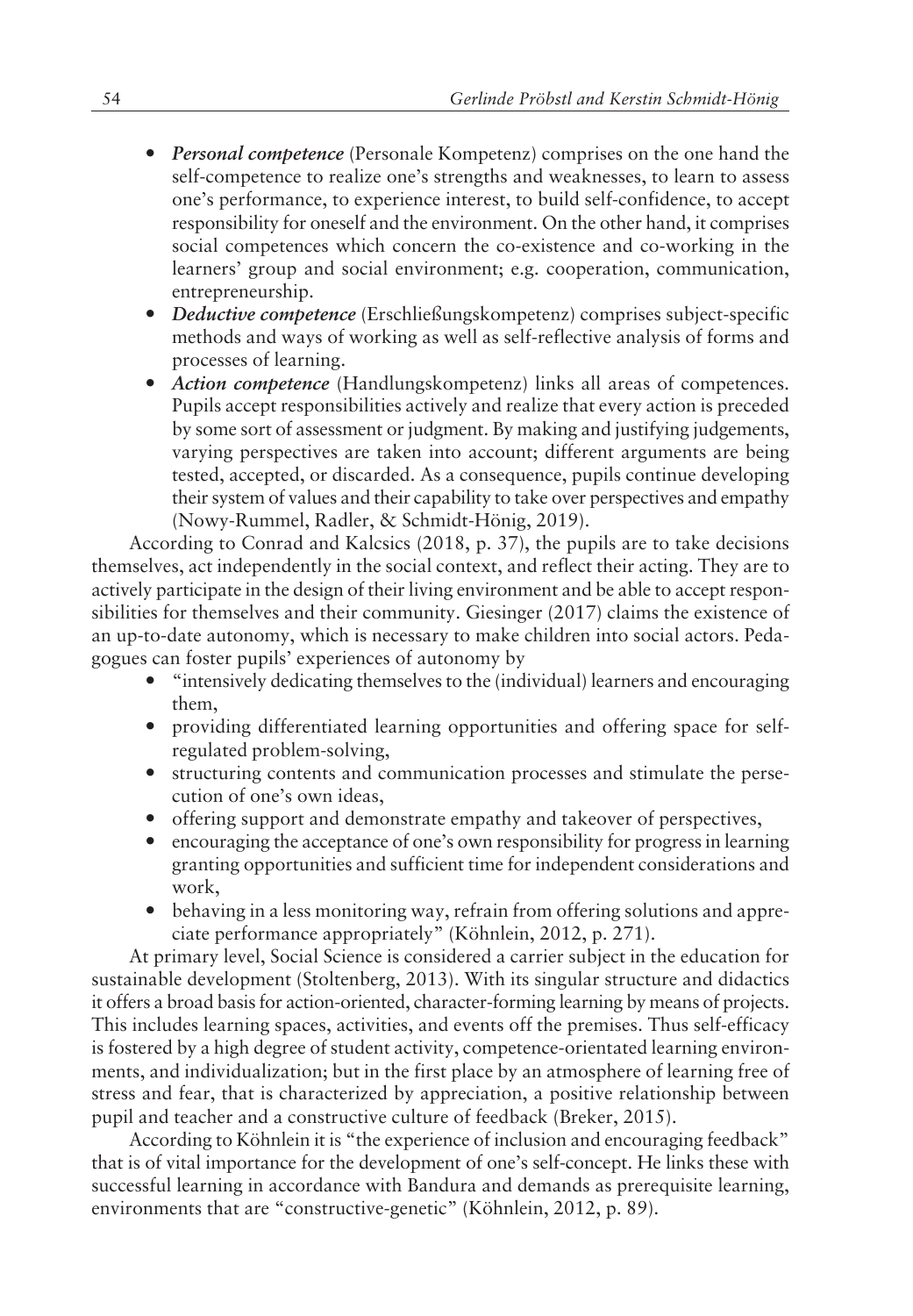#### **Self-Efficacy in the Formation of Primary Level Pedagogues**

The Austrian Strategy concerning Sustainable Development Education (BMUKK 2008) aims at a change of awareness towards sustainability on the part of learners and teaching personnel. These are the elements the Strategy wants to make use of:

- anchoring in the educational system,
- partnerships and networks,
- development of teachers' competences,
- research and innovation,
- ó development of scenarios,
- monitoring and evaluation.

The reason, why the development of teachers' competences is especially important, is that already at primary level pedagogues exert considerable influence on the pupils' development of their personality and the experience of self-efficacy. It is imperative to transmit a basic understanding for global connections, to make pupils aware of future challenges and to educate them to be global world citizens (Schmidt-Hönig, 2019, p. 141).

What is especially meaningful in the context of *Social Science* is the linkage of knowledge concerning subject, subject-specific didactics, and pedagogical psychology (Zadeh & Peschel, 2018, p. 184). Pedagogues should be aware of the individual pupilís probable abilities and characteristics and take these into consideration while planning and designing the learning process (Kahlert, 2009, p. 76). This includes not only the pupilsí previous knowledge, but also their personalities and at first their self-concepts.

A teacher's positive self-concept is considered an indicator of his or her professional action competence, which in turn influences the self-concept of the individual pupil.  $$ *general we define self-concept both as perception as well as mental representation of one's own individual abilities and talents*" (Möller & Trautwein, 2015). In this way the awareness of one's individually shaped self-efficacy is one of the essential entrepreneurship competences.

Among these competences Mertens (1974) distinguishes between "basic qualifications" and "horizontal qualifications." Self-efficacy manifests itself as basic competence by critical, structuring, dispositive thinking as well as co-operative and creative approaches in the problem-solving process (Lindner, 2015).

Therefore one of the aims in the training of primary and secondary pedagogues should be the development of an awareness of the meaningfulness of self-efficacy in society and economy. The recognition of entrepreneurship as key competence results in a clear emphasis on the interdisciplinary and holistic dimension during teacher-formation in order to respond to this demand.

Gibb and Nelson (1996) distinguish three intentions of entrepreneurship education: education "for, through and about entrepreneurship." Entrepreneurial Challenge based Learning offers a possible approach. Actors enjoy a large degree of creative autonomy, responsibility for the implementation and reflection on the results.

At the University Teacher College Vienna/Krems it is possible for future pedagogues to get to know this practice-oriented concept headed by Gerlinde Pröbstl. During their lectures students acquire cognitive knowledge; at the same time they broaden their experience in their Practical Pedagogical Studies  $-$  for example: following the TRIO-Modell (Lindner, 2018) pupils develop their own projects directed and accompanied by soon-to-be teachers. Uniting these two interacting strands the concept is further advanced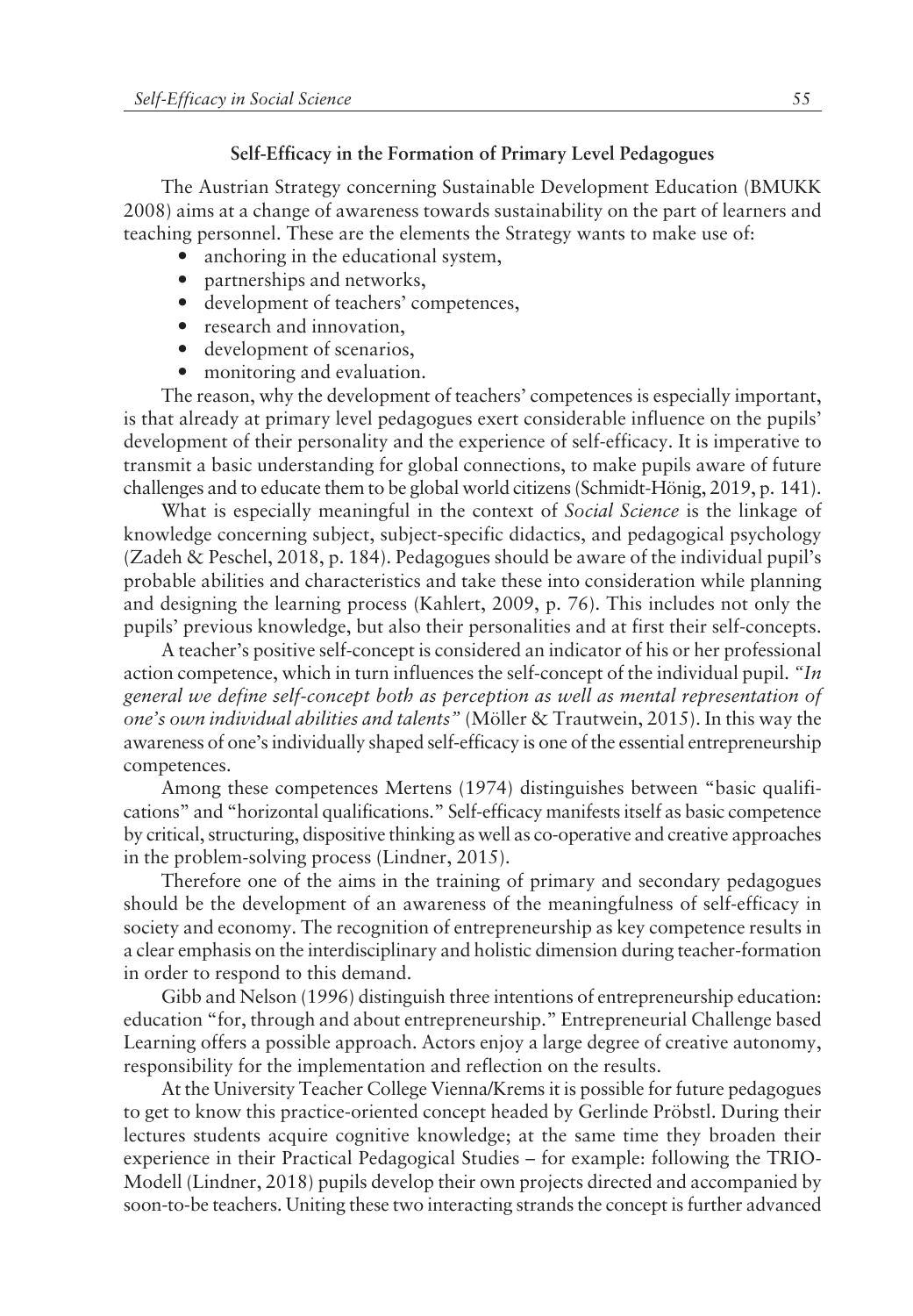and accompanied by intensive phases of reflection during the Practical Pedagogical Studies. What is important here is the cooperation between students and teachers in the department "Sachunterricht" and "socio-cultural focus", as well as students and mentors at the practical training schools. Students receive practical input during their lectures, practical hints for their classes by attended lesson-planning and the presentation of upto-date materials and methods; for example: in the course of the seminar "Global relations between man and environment and challenges concerning the usage of resources" (KPH) Wien/Krems). The objective is to prompt students to reflect and consciously design the manifold roles in living environments shaped by economy, society and politics (Pichler, Fridrich, Vielhaber, & Bergmeister, 2017).



*Figure 4. Developing self-efficacy (Pröbstl, 2018)* 

The concept is based on competence areas, with specific target groups (pupils, students, and teachers), the basic elements, however, remain the same. This specification concerns the complexity of factual knowledge, the choice of materials and methods or the social format. In the center of this concept are the competences in the area of SEE that teachers or soon-to-be teachers already master or want to develop (factual and methodological knowledge, for instance domain-specific knowledge concerning SEE). In the conflicting areas of society on the whole and institution (school / university / training institutes), we create a teaching environment that makes it possible to develop on different levels the aspects (a) "planning and developing visions", (b) "communicating, reflecting, and organizing", and (c) "acting" (i.e. becoming effective oneself, realize projects).

Self-effective actors generate ideas and above all use these implementations of new ideas in developing society and economy.

In the future we plan to carry out investigations into the teaching practice of primary level pedagogues who, in the course of their formation, have been made familiar with the aspects of self-efficacy in the area of SEE. The central question is: To what extent or in what areas could the confrontation with the aims of SEE create a lasting influence on the lessons of the pedagogues?

Further sub-questions deal with the competence that are contained in the given model, e.g. is the current scientific status incorporated in the factual area of the topic? Does the trainee also value these aspects of personal development or the evolution of values and not only separate complex knowledge?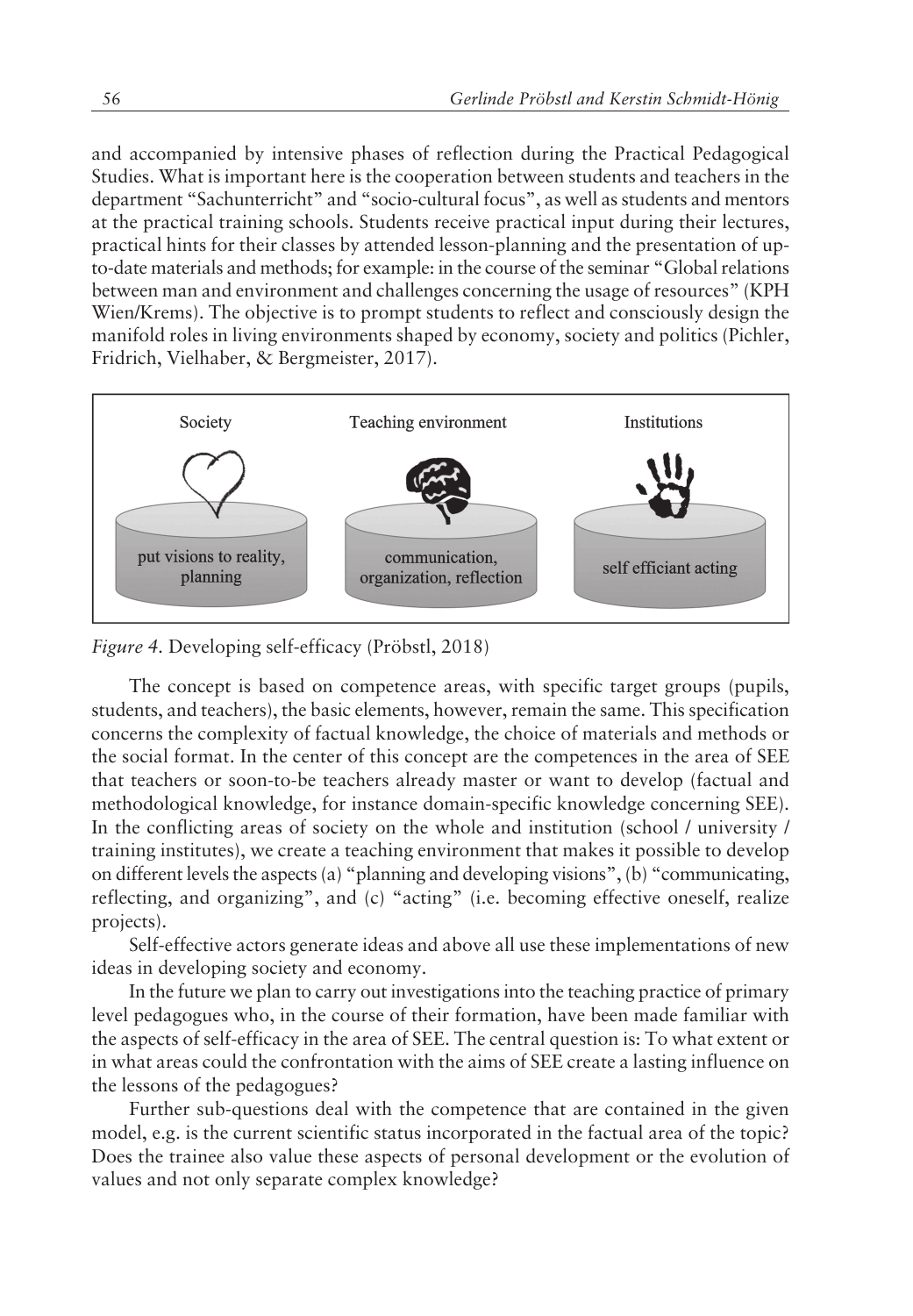## **Conclusion**

The ability to create ideas, to plan their implementation, the willingness to realise these plans alone or in company is among the key competences which are based on high self-efficacy.

Students in their pedagogical formation are to a high extent teaching and learning subjects at the same time. That means that they themselves  $-$  in the course of their practical teaching – acquire competences and transmit knowledge to their pupils. That fact is highly appropriate for the perception of complex connections like those who characterize many social and economic processes.

Future investigations will show how far our school system in its present organizational status is apt to develop individual self-efficacy, or if it will be organized in a different way along the new curriculum.

What we need in order to respond to the challenges of the  $21<sup>st</sup>$  century are competent individuals, capable of assessing their own efficacy and to develop their own ability to act. Motivated pedagogues, equipped with a positive self-concept, need to accompany this development.

#### References

- Bacigalupo, M., Kampylis, P., Punie, Y., & Van den Brande, L. (2016). *EntreComp: The entrepreneurship competence framework.* Brussels: Publications Office of the European Union.
- Bandura, A. (1995). Exercise of personal and collective efficacy in changing societies. In Bandura, A. (Ed.), *Self-efficacy in changing societies* (pp. 1–45). Cambridge: Cambridge University Press.
- Breker, T. (2015). Fähigkeitsselbstkonzept, Selbstwirksamkeit & Mindset Wie können Lehrkräfte Erkenntnisse aus der Sozial-Kognitiven-Psychologie nutzen, um die Potenzialentfaltung von Schülerinnen und Schülern zu fördern? [Ability self concept, selfefficacy  $\&$  Mindset – How can teachers use insights from social-cognitive psychology to promote the development of studentsí potential?]. Dissertation. Frankfurt/Oder: Europa-Universität Viadrina.
- BMUKK Bundesministerium für Unterricht, Kunst, Kultur. (Eds.). (2008). Österreichische Strategie für nachhaltige Entwicklung [Austrian strategy for sustainable development]. Wien: BMUKK.
- BMBWF Bundesministerium für Bildung, Wissenschaft und Forschung. (2019). Entrepreneurship education. Retrieved from https://bildung.bmbwf.gv.at/schulen/bw/bbs/ entrepreneurship.html
- $BKA$  Bundeskanzleramt. (2013). Nachhaltige Entwicklung Agenda 2013/ SDGs [Sustainable development – Agenda 2013/SDG]. Retrieved from www.bundeskanzleramt.gv.at/nachhaltige-entwicklung-agenda-2030
- Centre for Curriculum Redesign. (2017). Framework for 21<sup>st</sup> century education. Retrieved from https://curriculumredesign.org/wp-content/uploads/CCRVennDiagram Print.png. (27.8.2019)
- Chen, J. A., & Usher, E. L. (2013). Profiles of the sources of science self-efficacy. *Learning* and Individual Differences, 24, 11-21. Retrieved from www.sciencedirect.com/ science/article/pii/S1041608012001707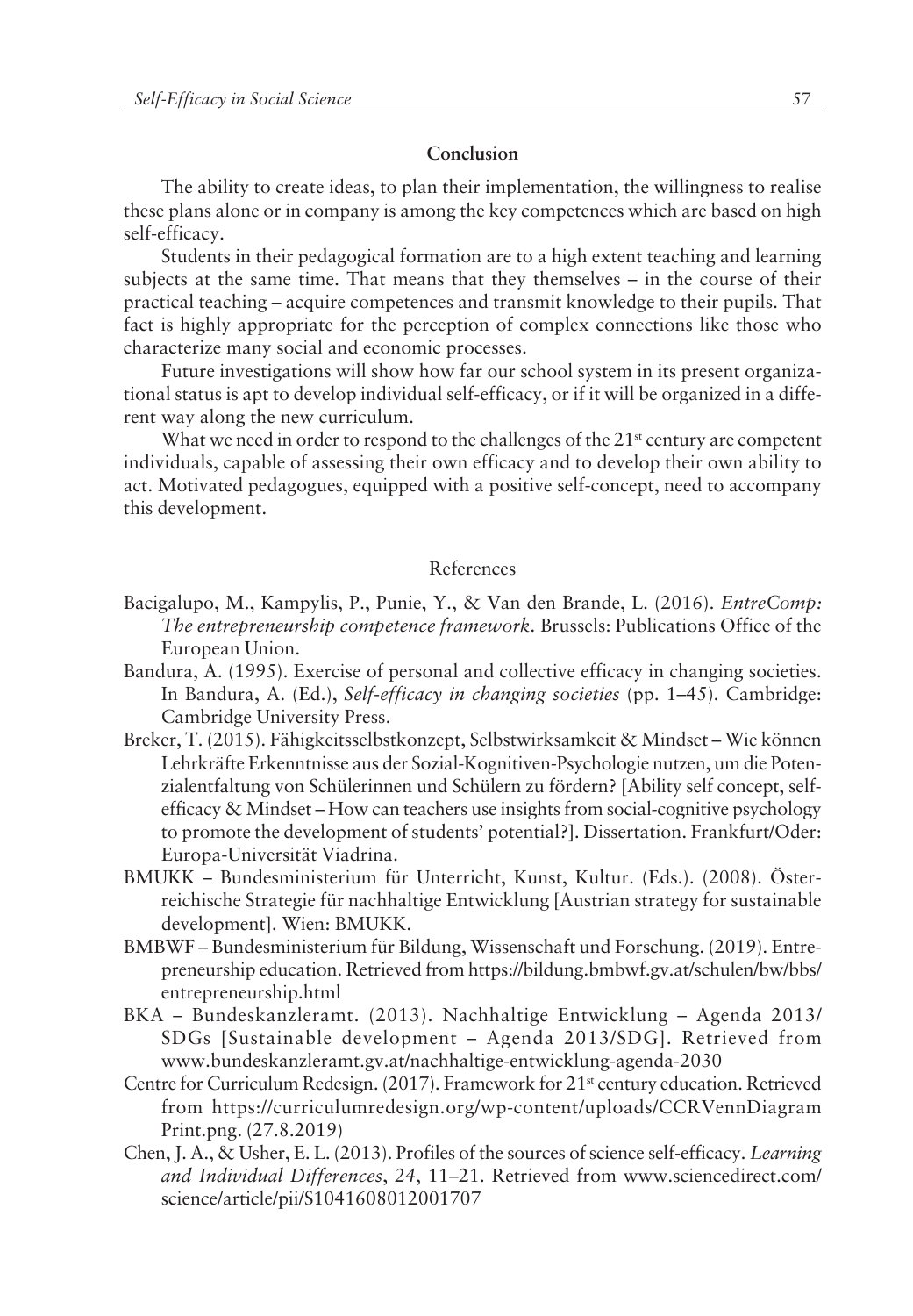- Conrad, S. J., & Kalcsics, K. (2018). In der Welt handeln "und das Paradox von Bilden und Partizipieren in der Schule ["Acting in the world" and the paradox of education and participation in schools]. In Franz, U., Giest, H., Hartinger, A., Heinrich-Dönges, A., & Reinhoffer, B. (Eds.), Handeln im Sachunterricht [Acting in social science] (pp. 37-44). Bad Heilbrunn: Klinkhardt.
- Drechsel, B., & Prenzel, M. (2009). Motiviert lernen [Motivated learning]. *Grundschule* [Journal for Primary School] 10/2009. Braunschweig: Westermann, 18-20.
- Fadel, C. (2015). Redesigning the curriculum for a  $21<sup>st</sup>$  century education. Retrieved from http://curriculumredesign.org/wp-content/uploads/CCR-FoundationalPaper\_ FINAL.pdf. (27.8.2019)
- Fadel, C., Bialik, M., & Trilling, B. (2017). Die vier Dimensionen der Bildung. Was Schülerinnen und Schüler im 21. Jahrhundert lernen müssen [The four dimensions of education. What pupils need to learn in the 21<sup>st</sup> century]. Hamburg: Verlag ZLL21e.V.
- Fuchs, C. (2005). Selbstwirksam Lernen im schulischen Kontext [Self-effective learning in a school context]. Bad Heilbrunn: Klinkhardt.
- Giesinger, J. (2017). Kinder und Erwachsene [Children and adults]. In Drerup, J., & Schickhardt, C. (Eds.), Kinderethik. Aktuelle Perspektiven – Klassische Problemvorgaben [Ethics of children. Contemporary perspectives – classical specifications]  $(pp. 21-32)$ . München: Mentis.
- Hobmair, H. (2012). Pädagogik [Pedagogy]. Köln: Bildungsverlag EINS.
- Kahlert, J. (2009). Der Sachunterricht und seine Didaktik [Social science and its didactics]. Bad Heilbrunn: Klinkhardt.
- Köhnlein, W. (2012). Sachunterricht und Bildung [Social science and education]. Bad Heilbrunn: Klinkhardt.
- Köller, O. (2004). Konsequenzen von Leistungsgruppierungen [Consequences of performance groupings]. Münster: Waxmann.
- Lindner, J. (2015). Entrepreneurship Education für Jugendliche [Youth entrepreneurship education]. Retrieved from www.gw-unterricht.at
- Lindner, J. (2018). Entrepreneurship education for a sustainable future. *Discourse and Communication for Sustainable Education,*  $9(1)$ ,  $115-127$ .
- Lindner, J., & Hueber, S. (2017). Entrepreneurship Education für Volksschüler/innen [Entrepreneurship education for kids at primary school]. *Erziehung und Unterricht*, März/April [Journal for Education and Instruction, March/April] 3-4/2017. Wien: ÖBV.
- Möller, J., & Trautwein, U. (2015). Selbstkonzept [Self-concept]. In Wild, E., & J. Möller (Eds.), Pädagogische Psychologie [Pedagogical psychology] (pp. 178–199). Springer: Heidelberg.
- Nowy-Rummel, S., Radler, M., & Schmidt-Hˆnig, K. (2019). Lehrplanentwurf [Curriculum draft]. Internal Working Paper.
- Pichler, H., Fridrich, C., Vielhaber, C., & Bergmeister, F. (2017). Der Fachdidaktische Grundkonsens 2.0 in der Verbundregion Nordost [The basic didactic consensus 2.0 in the region Northeast]. *GW-Unterricht* [Journal for Geography and Economic Instruction], 146, 60-62.
- Prenzel, M. (2000). Interessenentwicklung in Kindergarten und Grundschule Die ersten Jahre [Development of interests in kindergarten and primary school – the first years]. In Schiefele, U., & Wild, K. P. (Eds.), Interesse und Lernmotivation. Untersuchungen